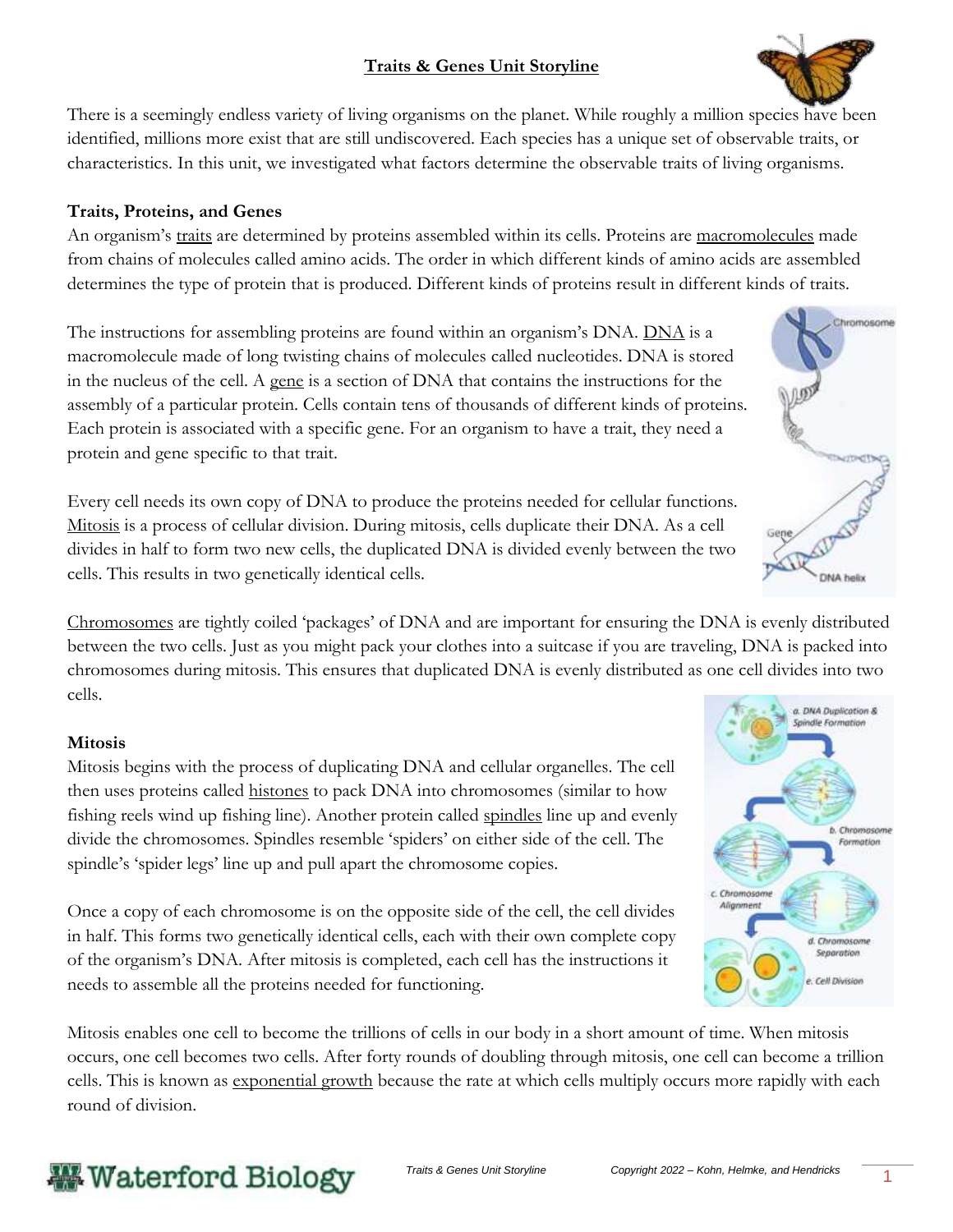As cells divide, they selectively 'turn off' some genes. This is known as cellular differentiation. Turning off some genes allows for cells to become specialized, resulting in a wide variety of cells (skin, muscle, nerves, etc.).

## **Reproduction**

The steps of mitosis ensure that each cell receives a full copy of an organism's DNA. However, organisms must also have a mechanism to pass on their DNA to their offspring as well. Some organisms produce genetically identical copies of themselves in a manner similar to mitosis. This is known as asexual reproduction. While asexual reproduction tends to be more rapid, it reduces genetic diversity. This makes a species more susceptible to disturbances like disease.

The Irish Potato Famine provides a cautionary example of the risks of limited genetic diversity. The *lumper* variety of potato provided a much-needed source of food to 1800s Ireland. *Lumpers* could reproduce rapidly through asexual reproduction. However, the lack of genetic diversity made *lumpers* equally susceptible to a pathogen that spread rapidly in the 1840s. In a period of three years, a million people starved and millions more left the country.

Sexual reproduction results in offspring that are genetically unique. Sexual reproduction results in offspring with a unique combination of both parents' genes. Sexual reproduction depends on gametes, or sperm and egg cells. Gametes are haploid; these cells have half the amount of DNA compared to other bodily cells. This is necessary to ensure that each generation has the same amount of genetic material. For example, most human cells have 46 chromosomes; these cells are known as diploid because they have two copies of each chromosome. Sperm and egg cells each have 23 chromosomes; they are haploid (one copy of each chromosome). When sperm and egg cells fuse during fertilization, they produce a single diploid cell with 46 chromosomes (23 from each parent).

### **Meiosis**

Meiosis is a form of cell division that produces haploid gamete cells (sperm and egg cells with half the usual amount of chromosomes). Meiosis and mitosis are similar in that both involve cell division. Both processes begin by duplicating DNA, forming chromosomes, aligning and separating the chromosomes, and splitting into two cells. Meiosis then involves a second round of cell division, resulting in four cells. Each of these four cells has one copy of each chromosome. These cells eventually become sperm or egg cells.



Unlike mitosis, meiosis also involves a process called crossing over where duplicated chromosomes can exchange segments of DNA. Because of crossing over, each haploid gamete cell (sperm or egg cells) will have a unique combination of genes. This means that genes on the same chromosome may not always be inherited together. During crossing over, genes from one chromosome will be mixed with genes from a different copy of that same chromosome.

The closer that two genes are to each other, the more likely it is that they will be inherited together. This is known as gene linkage. Gene linkage explains why some traits are often found together. For example, certain combinations of hair



# *fraits & Genes Unit Storyline Copyright 2022 – Kohn, Helmke, and Hendricks* 2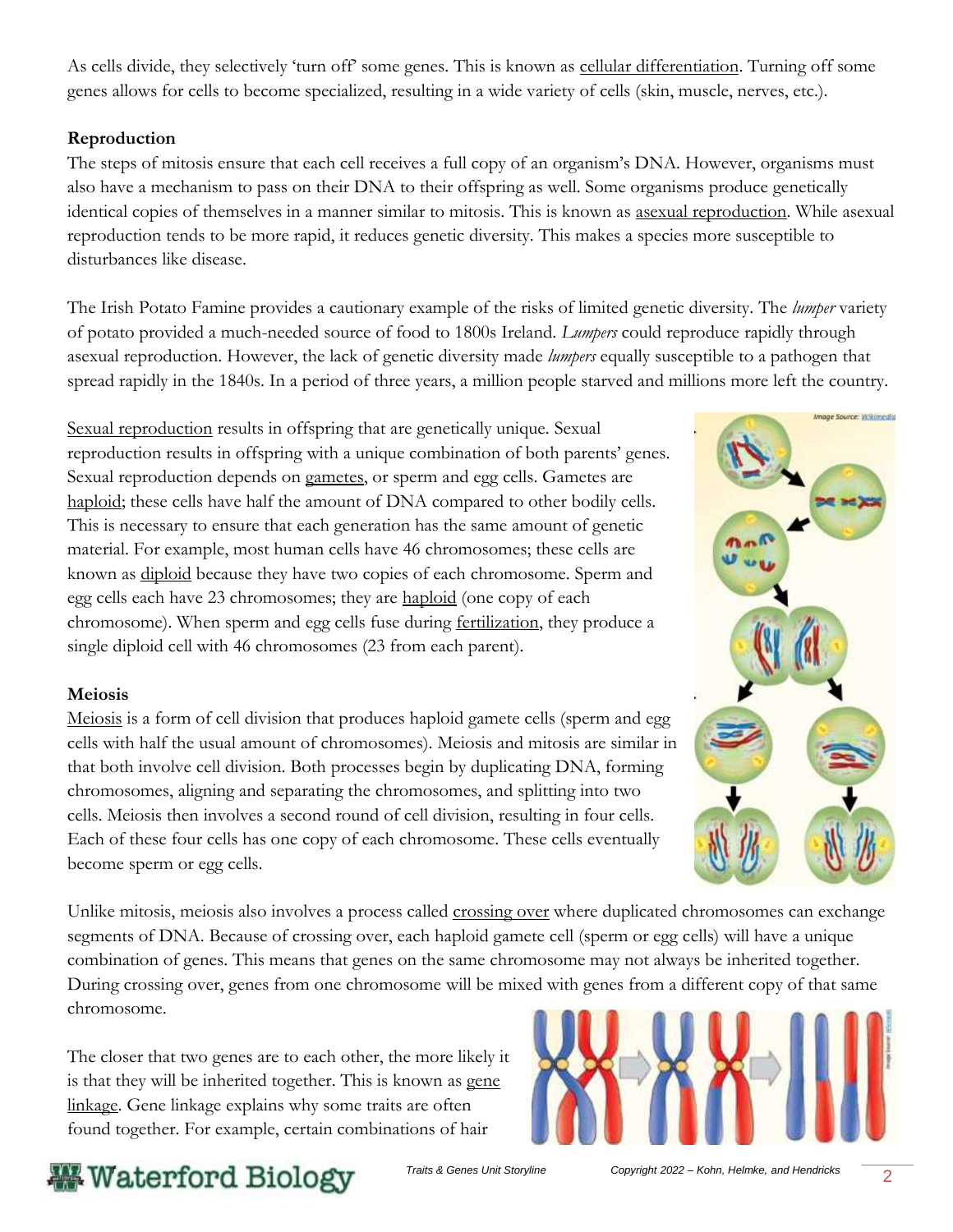and eye color occur more frequently because the genes for these traits are located near each other on the same chromosome. If crossing over occurs, these genes are likely to be moved together than genes that are further apart.

When a sperm and egg cell fuse, the resulting cell randomly receives two copies of each gene (one gene from each parent). The genes that an organism inherits, and how these genes interact with each other determines the traits of that newly formed organism.

#### **Dominant vs. Recessive Genes**

Some genes are dominant, and some are recessive. Dominant genes are always expressed if present. Recessive genes are only expressed if there are no dominant genes present for that trait. If an organism inherits both a dominant gene and a recessive gene, only the dominant gene will be expressed. For example, if someone had genes for both brown eyes and blue eyes, only the dominant brown eyed gene would be expressed. The combination of genes (*e.g.*, one dominant, one recessive), would refer to the genotype. The trait that results from this combination (*e.g.*, brown eyes) would be the phenotype.

Because organisms generally have two copies of each gene, we can use specific terms to describe the possible combinations of genes. If an organism only has dominant genes for a

trait, they are homozygous dominant for that trait. These individuals exhibit the dominant trait. If an organism only has recessive genes, they are homozygous recessive for that trait. These individuals exhibit the recessive trait. If an organism has a dominant allele and a recessive allele, they are heterozygous for that trait. These individuals exhibit the dominant trait.

#### **Punnett Squares**

Punnett squares show all the possible combinations of genotypes and phenotypes that could exist in offspring. Punnett squares use letters to represent dominant and recessive alleles. An uppercase letter represents a gene that is dominant. A lowercase letter represents a gene that is recessive. Punnett squares indicate the probability of different possible outcomes. However, it cannot exactly predict the traits (or exact ratios of traits) that will occur among offspring.

To set up a Punnett square, you must first separate the letters that represent the genotype of each parent (because each sperm and egg cell will randomly receive one copy of these two genes). These letters are written in the top and left-side boxes. Then match each letter from each parent (e.g., left letter & top letter; right letter & top letter; left letter & bottom letter; right letter & bottom letter). Then determine the ratio of genotypes and phenotypes (remember, if they have even one uppercase letter, they will express the dominant phenotype).

For example, imagine a cross between a parent that is heterozygous (Aa) for a trait with a parent that is homozygous recessive (aa). These parents could only have two kinds of genotypes for this trait among their offspring - Aa or aa. This means that there is a 50% chance that offspring would exhibit the dominant phenotype. There is also a 50% chance that offspring will exhibit a recessive phenotype.



Recessive genes are only expressed if there are no dominant genes present.





|   | A             | a             |
|---|---------------|---------------|
| a |               |               |
| a |               |               |
|   | $\frac{A}{I}$ | a             |
| a | Aa            |               |
| a |               |               |
|   | A             | $\frac{a}{t}$ |
| a | Aa aa         |               |
| a |               |               |
|   | A             | a             |
| a | Aa            | aa            |
| a |               | Aa aa         |